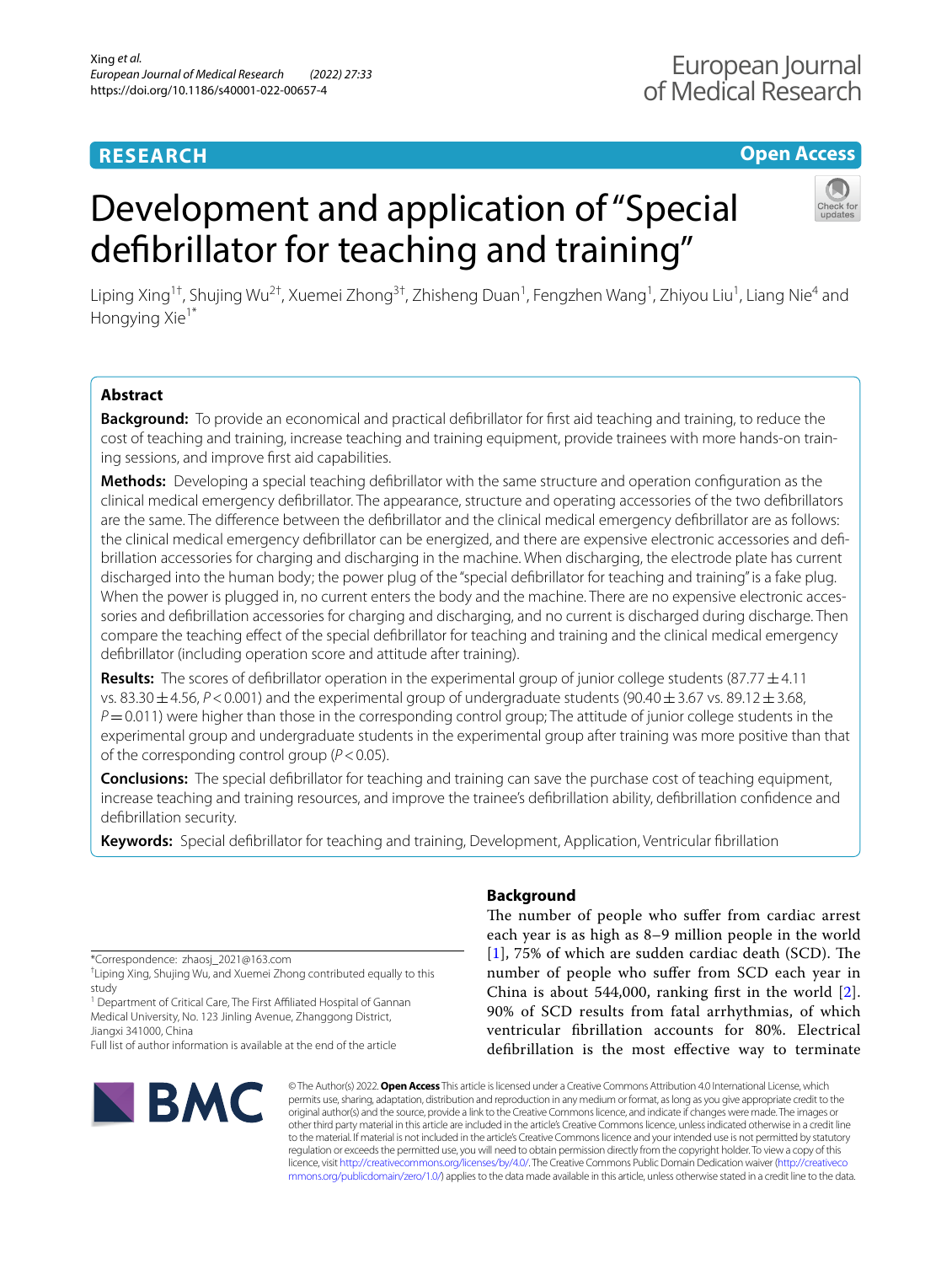ventricular fbrillation [\[3](#page-5-2)]. Studies have reported that the probability of survival to discharge from a cardiac arrest is about 15–25%, and it has increased in the past 10–15 years [\[4](#page-5-3)–[6\]](#page-5-4). It has been shown that the delay in defbrillating patients with severe congenital heart disease has a negative impact on the probability of survival to discharge  $[7]$  $[7]$ . Therefore, timely response to cardiac arrest is essential to improve the patient's prognosis. The American Heart Association resuscitation and cardiovascular emergency guideline 2020 emphasizes that patients with cardiac arrest whose initial rhythm is defbrillator rhythm should be given electric defbrillation as soon as possible [[8](#page-5-6)]. For every 1-min delay of defbrillation, the patient's long-term survival rate will be reduced by 1% [[9\]](#page-5-7), early electrical defbrillation is the key to successful patient resuscitation.

In recent years, people pay more attention to the school education of automatic external defbrillator (AED) [\[10](#page-5-8), [11\]](#page-5-9). For patients with in-hospital ventricular fbrillation, medical staff are the first witness, and their defibrillation technology and ability are important factors to determine the success rate of resuscitation and survival rate of patients with ventricular fibrillation. Therefore, strengthening the defbrillation skills training of medical staf is the focus of hospital quality management. However, due to the high price of current clinical medical emergency defbrillators, there is a shortage of defbrillators in various medical schools and hospitals. It is difficult for school students and medical staff to have practical training opportunities when receiving emergency defbrillation training  $[12, 13]$  $[12, 13]$  $[12, 13]$  $[12, 13]$ . Therefore, this research aims to develop a kind of "special defbrillator for teaching and training" (Patent No. zl2014-20411878.9), which is cheap, durable, and can meet the needs of defbrillation skills operation process training and easy to manage.

#### **Methods**

# **Structure comparison and usage method of two defbrillators**

The structure and operating accessories of the two defibrillators are the same, as shown in Fig. [1.](#page-1-0)

The two defibrillators have a shell, on which the lead wire insertion port of defbrillation electrode plate, the lead wire insertion port of simulated electrocardiogram and the charging energy selection switch are set; a simulated electrocardiogram display screen is also installed on the shell, and a defbrillation electrode plate placing area is arranged at the upper rear of the left and right sides of the ECG display screen on the shell; two defbrillation electrode plates and a discharge switch are connected to the front end of the defbrillation electrode plate lead wire.



# <span id="page-1-0"></span>**The diference between the two defbrillators**

The clinical medical emergency defibrillator can be energized, and there are expensive electronic accessories and defbrillation accessories for charging and discharging in the machine. When discharging, the electrode plate has current discharged into the human body; the power plug of the "special defbrillator for teaching and training" is a fake plug. When the power is plugged in, no current enters the body and the machine. There are no expensive electronic accessories and defbrillation accessories for charging and discharging, and no current is discharged during discharge.

#### **Usage of two defbrillators**

The operation process of the two defibrillators is the same. Plug in the power plug $\rightarrow$ turn on the power switch  $\rightarrow$  stick the ECG electrode piece on the right shoulder, left shoulder and left upper abdomen according to the lead label $\rightarrow$ check whether there are metal objects on the patient's body  $\rightarrow$  apply conductive glue on the electrode plate  $\rightarrow$  select energy  $\rightarrow$  place the sternum electrode plate on the second intercostal of the right edge of sternum and the apex electrode plate on the ffth intercostal of the left axillary midline  $\rightarrow$  ask others to leave the bed edge $\rightarrow$  press the electrode plate with both arms straight and press tightly to the patient's skin $\rightarrow$ keep the operator away from the edge of the bed $\rightarrow$  press the charging switch  $\rightarrow$  press the discharge switch  $\rightarrow$  check the patient's skin  $\rightarrow$  tidy up the patient's clothes and bed sheets $\rightarrow$ tidy up other objects.

# **Application efect evaluation**

# *Object*

A total of 218 students in the nursing undergraduate class (undergraduate group) of a medical college in Jiangxi Province and 218 students in the nursing junior college class (junior college group) of a health vocational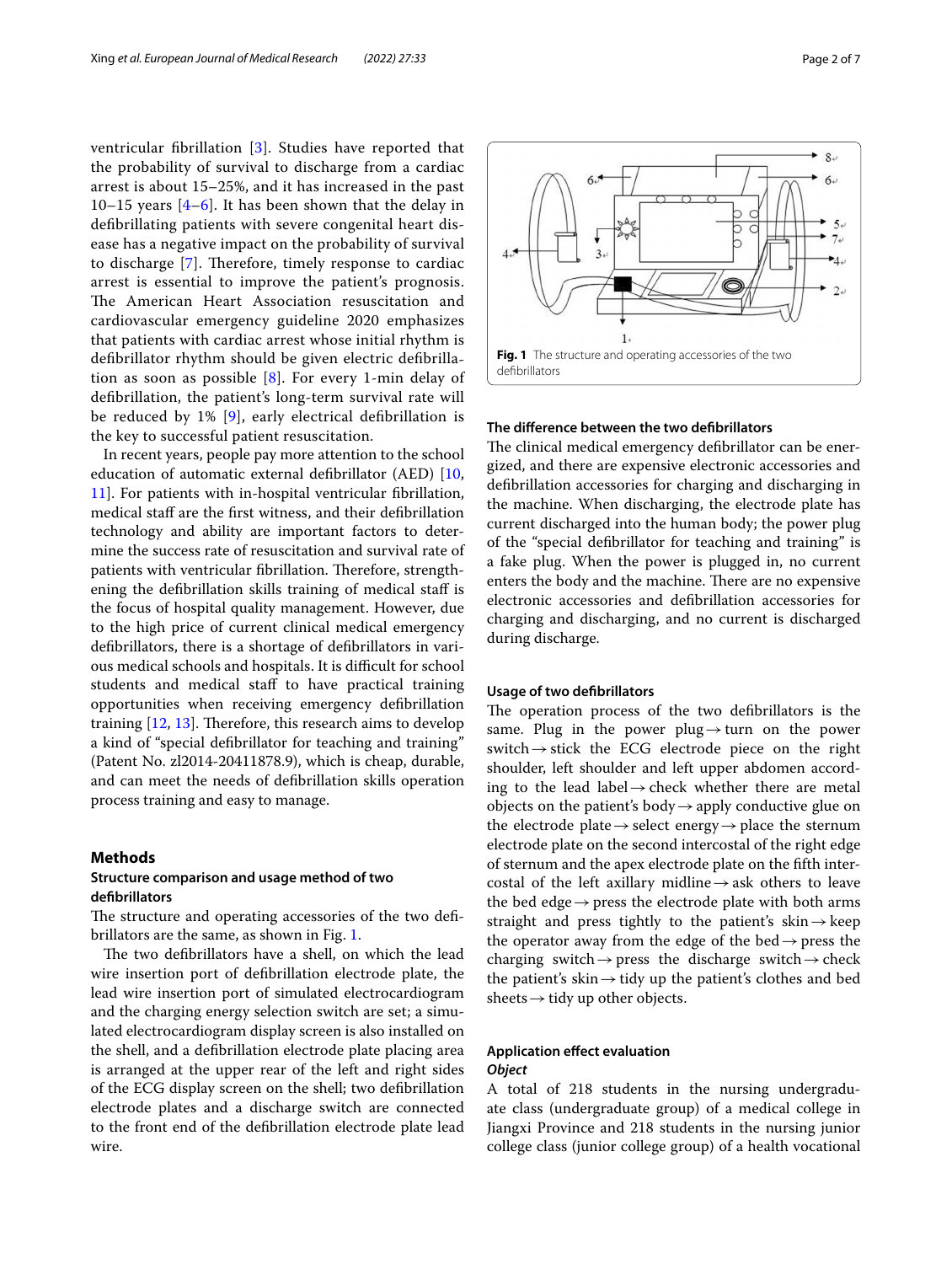college in Jiangxi Province were selected as the research objects. In the junior college group, there were 208 female students and 10 male students; they are 18–25 years old. There are 208 female students and 10 male students in the undergraduate group; they are 18–25 years old. In the junior college group, 110 people were randomly selected as the junior college observation group, and the remaining 108 persons were the junior college control group. In the undergraduate group, 110 people were randomly selected as the undergraduate observation group, and the remaining 108 people were in the undergraduate control group. This study was approved by the ethics committee of The First Affiliated Hospital of Gannan Medical University.

## *Teaching methods*

Set up a training assessment team, with members of the research group as team members. The theoretical training contents and operation procedures of defbrillation were formulated according to the syllabus of "Emergency and Critical Care Nursing" [[14](#page-5-12)]. Train and evaluate the members of the research group before the student training, and only after passing the examination can they post teaching, to ensure the homogenization of the training of teachers. The total training time was 1 class hour (40 min), and practice in groups 2 class hours after training.

## **Teaching methods of the control group** *Teaching mode*

The mode of combining theory with practice teaching was adopted.

#### *Theoretical teaching*

The teacher prepared lessons and made PPT on the theoretical content of defbrillation according to the requirements of the syllabus. In the course of classroom teaching, the learning purpose, process, and key points of the defbrillator were explained for about 25 min.

#### *Operation training*

Clinical medical frst aid defbrillator was used for training by teachers. The time was 15 min. Finally, students practiced the use of clinical medical emergency defbrillators in groups, and could repeatedly invite teachers to answer questions, guide, demonstrate, and correct operations according to their own needs. The time was about 80 min.

# **Teaching methods of the experimental group** *Teaching mode*

The mode of combining theory with practice teaching was adopted.

#### *Theoretical teaching*

The teacher prepared lessons and made PPT on the theoretical content of defbrillation according to the requirements of the syllabus. In the course of classroom teaching, the learning purpose, process, and key points of the defbrillator were explained for about 25 min.

#### *Operation training*

A special defbrillator for teaching was used for training by teachers. The time was 15 min. Finally, students practiced the use of clinical medical emergency defbrillators in groups, and could repeatedly invite teachers to answer questions, guide, demonstrate, and correct operations according to their own needs. The time was about 80 min.

## **Efect evaluation index**

#### *Operation score*

All the students were assessed with clinical application defbrillators. Two teachers scored according to the latest defbrillator operation scoring standard recommended by the American Heart Association 2015 edition of "International Cardiopulmonary Resuscitation and Cardiovascular First Aid Guide" [\[15\]](#page-6-0), and the average value was calculated as the final result. The operation scores were immediately collected after the training.

#### *Training attitude*

After the training was completed, each student needed to complete a "Defbrillator Training Attitude Questionnaire" compiled by the research team. The questions included: "Through training, my external defibrillation skills have improved.", "When a patient has a sudden ventricular fbrillation, I am confdent to implement external defibrillation for him/her.", "During the training, I worry that the current will hurt myself or others due to wrong operation.", and "This training method has improved my hands-on ability.". Each question had two options: "Agree" and "Disagree". The number of people who chose "agree" in each question of each group was counted.

#### *Statistical methods*

IBM SPSS25.0 statistical software was used for analysis. The measurement data conforming to the normal distribution were statistically described by the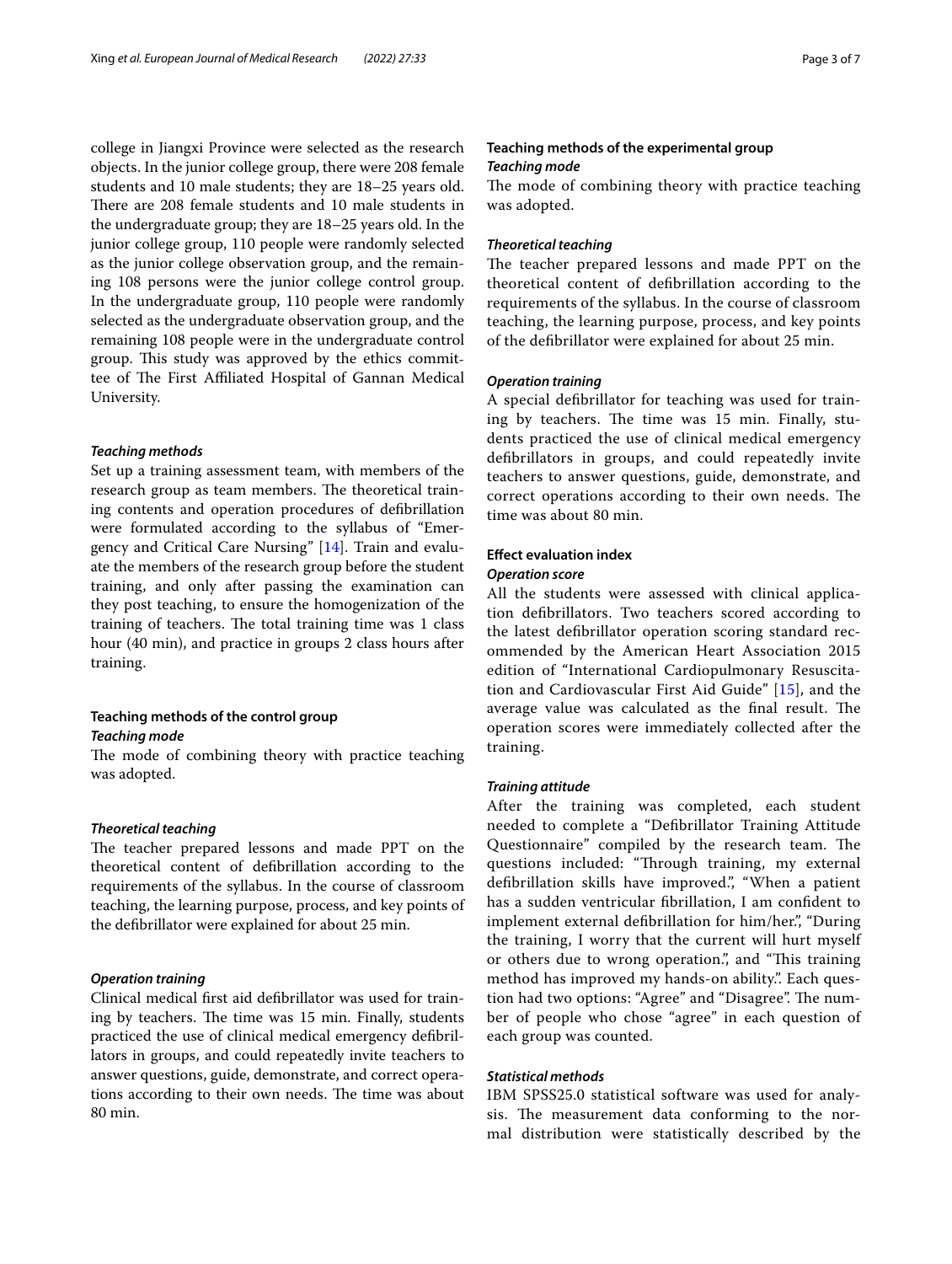## <span id="page-3-0"></span>**Table 1** Comparison of general information of two groups of undergraduate students

| Group                                  | Number of people | Age            | <b>Final exam results</b> | <b>Results of defibrillator</b><br>operation before<br>training |
|----------------------------------------|------------------|----------------|---------------------------|-----------------------------------------------------------------|
| Undergraduate observation 110<br>group |                  | $21.8 \pm 1.7$ | $83.7 \pm 5.6$            | $85.4 \pm 4.9$                                                  |
| Undergraduate control<br>group         | 108              | $71.4 \pm 1.7$ | $83.7 \pm 5.6$            | $85.2 + 4.9$                                                    |
| t                                      |                  | $-8.57$        | $-0.17$                   | 0.213                                                           |
| $\mathsf{P}$                           |                  | 0.223          | 0.986                     | 0.832                                                           |

<span id="page-3-1"></span>**Table 2** Comparison of general information of two groups of junior college students

| Group                            | Number of people | Age            | <b>Final exam results</b> | <b>Result of defibrillator</b><br>operation before<br>training |
|----------------------------------|------------------|----------------|---------------------------|----------------------------------------------------------------|
| Junior college observation group | 110              | $21.7 \pm 1.7$ | $83.4 \pm 5.6$            | $85.4 \pm 4.4$                                                 |
| Junior college control group     | 108              | $21.3 \pm 1.4$ | $83.3 \pm 5.6$            | $85.6 \pm 4.2$                                                 |
|                                  |                  | 19.467         | 0.064                     | $-3.78$                                                        |
| P                                |                  | 0.109          | 0.949                     | 0.706                                                          |

<span id="page-3-2"></span>**Table 3** Comparison of the scores of the external defbrillation operation test between the two groups of junior college students after training

| Group              | Number of people | Score          |  |  |
|--------------------|------------------|----------------|--|--|
| Experimental group | 110              | $87.77 + 4.11$ |  |  |
| Control group      | 108              | $83.30 + 4.56$ |  |  |
| Ť                  |                  | 7.607          |  |  |
| P value            |                  | 0.000          |  |  |

mean±standard deviation, and the *t*-test was used for the comparison between the groups; the counting data were statistically described by frequency or constituent ratio. Chi square test or Fisher's exact test was used for comparison between the groups. *P* < 0.05 indicated that the diference was statistically signifcant.

#### **Results**

There was no statistically significant difference between the observation group and the control group of junior college and undergraduate students in terms of number, age, fnal grades of last semester, and results of defbrillator operation before training  $(P > 0.05)$ . See Tables [1](#page-3-0) and [2](#page-3-1) for details.

The defibrillator operation scores of the experimental group of junior college students  $(P<0.001)$  and the experimental group of undergraduate students <span id="page-3-3"></span>**Table 4** Comparison of the scores of the external defbrillation operation test between the two groups of undergraduate students after training

| Group              | Number of people | Score            |  |
|--------------------|------------------|------------------|--|
| Experimental group | 110              | $90.40 \pm 3.67$ |  |
| Control group      | 108              | $89.12 + 3.68$   |  |
| t                  |                  | 257              |  |
| $P$ value          |                  | 0.011            |  |

<span id="page-3-4"></span>

|  | <b>Table 5</b> Post-training attitude of junior college students |  |  |  |  |
|--|------------------------------------------------------------------|--|--|--|--|
|--|------------------------------------------------------------------|--|--|--|--|

| Item                              |       |       | Ш      | IV           |
|-----------------------------------|-------|-------|--------|--------------|
| Junior college experimental group | 90    | -72   | 18     | 89           |
| Junior college control group      | 60    | 50    | 40     | 52           |
| Statistical value $(l^2)$         | 17513 | 8116  | 11927  | 25.602       |
| P                                 | 0.000 | 0.004 | O OO 1 | <u>N OOO</u> |

I, through training, my external defbrillation skills have improved; II, when a patient has a sudden ventricular fbrillation, I am confdent to implement external defbrillation for him/her; III, during the training, I worry that the current will hurt myself or others due to wrong operation; IV, this training method has improved my hands-on ability

 $(P=0.011)$  were higher than those of the corresponding control group, as shown in Tables [3](#page-3-2) and [4](#page-3-3).

Compared with the control group, the experimental group of junior college students and the experimental group of undergraduate students had a more positive attitude after training, and their defbrillation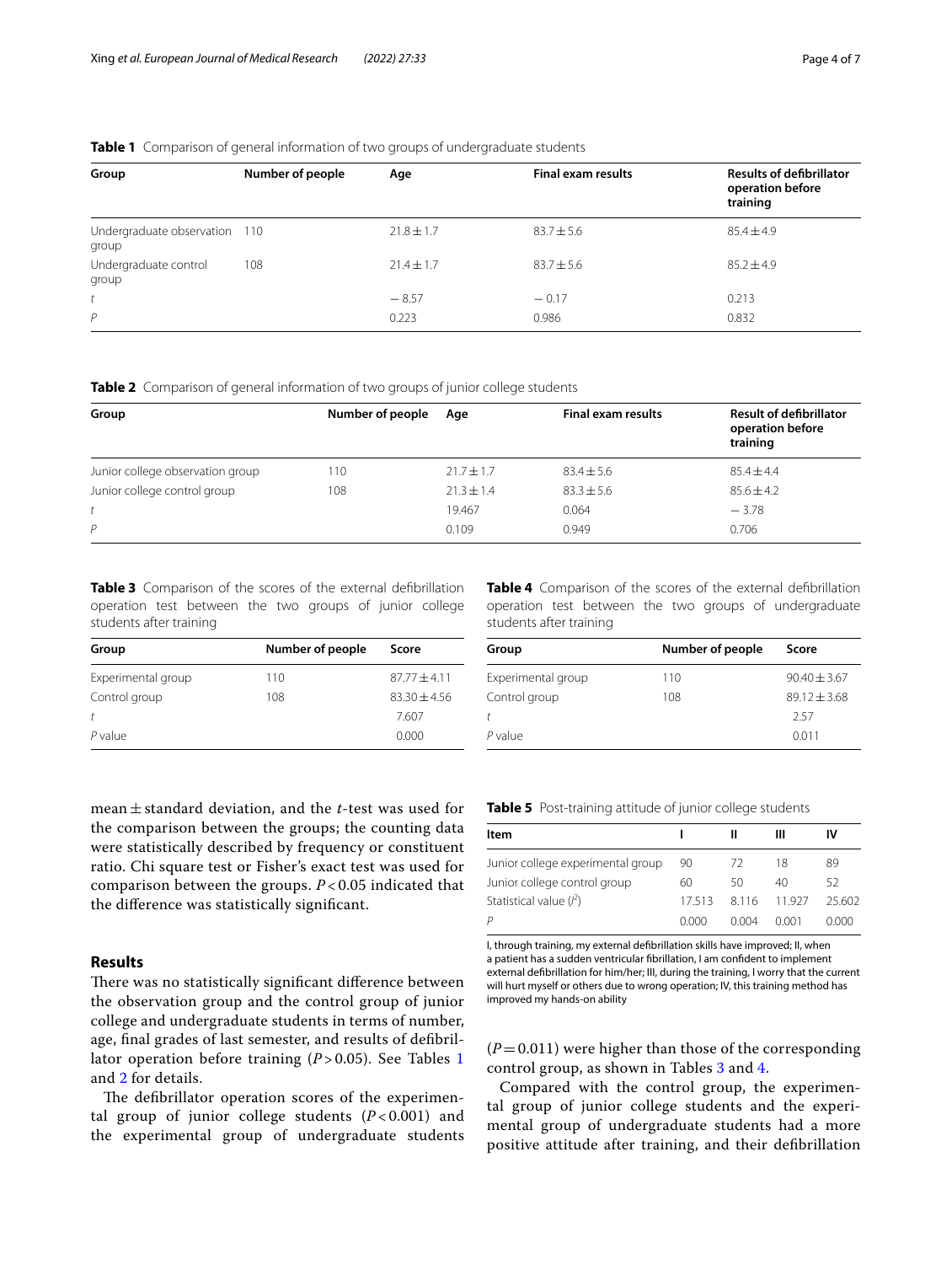<span id="page-4-0"></span>**Table 6** Post-training attitude of undergraduate students

| Item                             |       |       | ш     | ιv   |
|----------------------------------|-------|-------|-------|------|
| Undergraduate experimental group | 102   | 87    |       | 109  |
| Undergraduate control group      | 78    | 64    | 13    | 100  |
| Statistical value $(l^2)$        | 15920 | 10068 | 4038  |      |
|                                  | 0.000 | 0.002 | 0.044 | 0018 |

The data do not meet the conditions of Chi square test, and Fisher exact test method is used for comparison. I, through training, my external defbrillation skills have improved; II, when a patient has a sudden ventricular fbrillation, I am confdent to implement external defbrillation for him/her; III, during the training, I worry that the current will hurt myself or others due to wrong operation; IV, this training method has improved my hands-on ability

self-confidence was improved  $(P<0.05)$  $(P<0.05)$  $(P<0.05)$ ; see Tables 5 and [6.](#page-4-0)

## **Discussion**

The results of this study show that after training junior college and undergraduate medical students with the "special defbrillator for teaching and training" and manual defbrillator, the defbrillation skills and defbrillation self-confdence of the four groups of students have been improved, which is consistent with the results of similar studies [\[16](#page-6-1)]. After the theoretical explanation, students integrate theoretical cognition and action skill training into the operation process in the simulation practice process, master and use the knowledge learned to obtain skills and experience, thus improving their operation skills and self-confidence  $[17]$  $[17]$ . The results show that there is no signifcant diference between the experimental group and the control group in the operational performance and operational confdence of the students, suggesting that the "special defbrillator for teaching and training" and the clinically applied manual defbrillator have the same training efect in operational training.

Students were highly satisfed with the training based on the "special defbrillator for teaching and training". The combination of theory and practice is the most common teaching method in clinical practice. In this study, students showed a high degree of satisfaction with the mixed teaching based on the combination of the theory of "special defbrillator for teaching and training" + practical exercises. Weitong et al. [\[18\]](#page-6-3) believe that the degree of interaction and learning achievement have a direct positive impact on training satisfaction. Through the combined training of theory  $+$  practical exercises [[19\]](#page-6-4), students can immediately train in groups under the guidance of the teacher after listening to the theoretical knowledge. They can master practical skills to the greatest extent, improve their knowledge and skills, and have a sense of learning achievement. Moreover, they can communicate with teachers and classmates, which improves

their interest in learning. In addition, this study also found that students who used the "special defbrillator for teaching and training" for training expressed lower safety concerns. The reason may be that the mechanical structure of the "special defbrillator for teaching and training" does not have electronic accessories and charging and discharging modules, but it has almost the same appearance and use feeling as the clinical manual defbrillator, and also avoids the hidden dangers of safety risks and damage risks. For beginners, the "special defbrillator for teaching and training" can eliminate students' worries and concerns in the process of practice, ensure the safety of practice, and enable them to participate in the operation practice more actively. "Special defbrillator for teaching and training", as a kind of simulation teaching equipment, can replace clinical application defbrillator for clinical and school teaching and training, and help to solve the current situation of insufficient training equipment.

At present, clinical application defbrillators are used in defbrillation teaching and training, but the number of defbrillators equipped in most hospitals, especially in primary hospitals and medical colleges and universities, is quite limited. In this study, 40 public hospitals above secondary level and 3 medical colleges and universities in the city were investigated, and it was found that only 7 hospitals were equipped with 1 defibrillator for training. Three of them used the discarded defibrillator for training; there were only nine defbrillators in three medical colleges, and only one defbrillator was reserved in two of them. Under this condition, it will inevitably lead to less training opportunities for students, which will greatly afect the quality of defbrillation training. Relevant investigations have also revealed this phenomenon. The medical staf in general clinical departments, especially the basic medical staf, have very little knowledge and skills in cardiac electrical defibrillation  $[8]$  $[8]$ . It can be seen that the shortage of defbrillator training equipment in hospitals, medical schools and so on is a problem that needs to be solved urgently  $[20]$  $[20]$ . The reasons may be as follows:  $(1)$ the price of the defbrillator supplied by the manufacturer is too expensive, and the hospital and the school have limited funds; (2) the defbrillator is equipped with electronic accessories, which need to be charged and quality checked regularly; the defbrillation electrode plate and the charge and discharge management module are scientifcally and rigorously designed. Repeated or nonstandard operation can easily lead to defbrillator damage and high maintenance cost [\[21,](#page-6-6) [22](#page-6-7)].

"Special defbrillator for teaching and training" helps to solve the problem of insufficient defibrillator equipment through the following major advantages: (1) "Special defbrillator for teaching and training" is only used for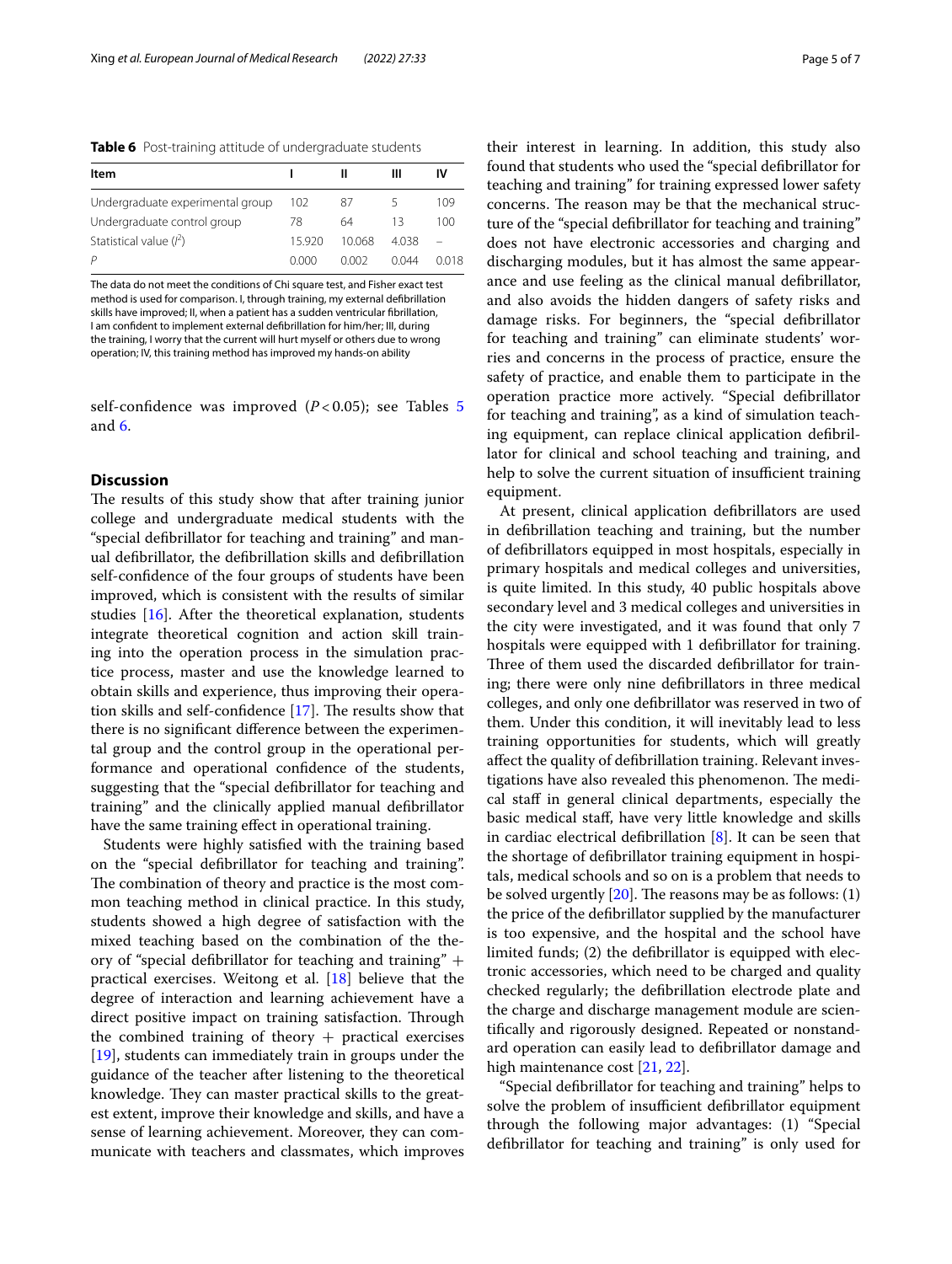teaching and training. It imitates clinical application defbrillator in appearance, only preserves its operation function, does not pursue the defbrillation performance of defbrillator, and has lower requirements in raw materials and manufacturing process, greatly reducing the production cost.  $(2)$  The clinical application defibrillator has high cost and easily damaged electronic accessories and charge–discharge modules, and it is easy to be damaged if the operation is not standardized. "Special defbrillator for teaching and training" is not designed with electronic accessories and charging and discharging modules. It is easy to maintain and repair, which is convenient for students to use repeatedly and boldly, and can save storage and maintenance costs. (3) "Special defbrillator for teaching and training" is not designed for power-on performance, and it is safer when used by students. After increasing the number of reserves, it can be used for students to operate and practice in a large range, shortening the training period and saving time and cost.

The disadvantage of this study is that we mainly compared the self-developed "special defbrillator for teaching and training" (Patent No. zl2014-20411878.9) with the clinical application defbrillator. It has not been compared with the existing defbrillators for teaching and training on the market to understand the advantages (such as teaching results and price) of the defbrillator for teaching and training in this study compared to other defbrillators for teaching and training.

## **Conclusions**

Defbrillator training based on "special defbrillator for teaching and training" improves students' defbrillation skills and abilities, and has the same training efect as training based on clinically applied manual defbrillators. Moreover, it can save the cost of purchasing defbrillator and the human resources of equipment maintenance in hospitals and medical colleges, provide sufficient equipment resources for medical staff and school medical students to conduct defbrillation skills training, which is suitable for promotion and application.

#### **Acknowledgements**

We would like to express our gratitude to all those who helped us during the writing of this manuscript.

#### **Authors' contributions**

XLP, WSJ, and ZXM conceived of the study, and DZS, WFZ, and LZY participated in its design and coordination, and NL and XHY helped to draft the manuscript. All the authors read and approved the fnal manuscript.

#### **Funding**

This study has been funded by Key R & D projects of Jiangxi science and Technology Department (No. 20192BBGL70012).

#### **Availability of data and materials**

All data generated or analyzed during this study are included in this published article.

#### **Declarations**

#### **Ethics approval and consent to participate**

This article does not contain any studies with human participants or animals performed by any of the authors.

#### **Consent for publication**

Not applicable.

#### **Competing interests**

All the authors had no any personal, fnancial, commercial or academic competing interests separately.

#### **Author details**

<sup>1</sup> Department of Critical Care, The First Affiliated Hospital of Gannan Medical University, No. 123 Jinling Avenue, Zhanggong District, Jiangxi 341000, China. 2 <sup>2</sup> Department of Nursing, Gannan Health Vocational College, Jiangxi 341000, China. <sup>3</sup> Department of Breast Disease Prevention and Control Center, Guangdong Women and Children Hospital, Guangdong 511400, China. <sup>4</sup>Department of Cardiac Intervention Room, The First Afliated Hospital of Gannan Medical University, Jiangxi 341000, China.

#### Received: 20 May 2021 Accepted: 9 February 2022 Published online: 02 March 2022

#### **References**

- <span id="page-5-0"></span>1. Li XY. Summary of the experience of 138 cases of sudden death patients before hospitalization. China Pr Med. 2014;36:237–8.
- <span id="page-5-1"></span>2. Fan YQ. Design and key technology research of external automatic defbrillator. Qinhuangdao: Yanshan University; 2015.
- <span id="page-5-2"></span>3. Liu GM. Evaluation and decision-making of ventricular arrhythmia. Dig Latest World Med Inf. 2019;19(105):64–5.
- <span id="page-5-3"></span>4. Morrison LJ, Neumar RW, Zimmerman JL, et al. Strategies for improving survival after in-hospital cardiac arrest in the United States: 2013 consensus recommendations: a consensus statement from the American Heart Association. Circulation. 2013;127(14):1538–63.
- 5. Peberdy MA, Kaye W, Ornato JP, et al. Cardiopulmonary resuscitation of adults in the hospital: a report of 14720 cardiac arrests from the national registry of cardiopulmonary resuscitation. Resuscitation. 2003;58(3):297–308.
- <span id="page-5-4"></span>6. Girotra S, Nallamothu BK, Spertus JA, et al. Trends in survival after inhospital cardiac arrest. N Engl J Med. 2012;367(20):1912–20.
- <span id="page-5-5"></span>7. Bircher NG, Chan PS, Xu Y. Delays in cardiopulmonary resuscitation, defbrillation, and epinephrine administration all decrease survival in inhospital cardiac arrest. Anesthesiology. 2019;130(3):414–22.
- <span id="page-5-6"></span>8. He YR, Zheng Y, Zhou FT, et al. American heart association cardiopulmonary resuscitation and omitted guide interpretation adult basics advanced life support. West China Med J. 2020;11:1311–23.
- <span id="page-5-7"></span>9. Bircher NG, Chan PS, Xu Y. American heart association's get with the guidelines resuscitation investigators delays in cardiopulmonary resuscitation, defbrillation, and epinephrine administration all decrease survival in in-hospital cardiac arrest. Anesthesiology. 2019;130(3):414–22.
- <span id="page-5-8"></span>10. Berger S, Utech L, Hazinski MF. Lay rescuer automated external defbrillator programs for children and adolescents. Pediatr Clin N Am. 2004;51(5):1463–78.
- <span id="page-5-9"></span>11. Cave DM, Aufderheide TP, Beeson J, et al. Importance and implementation of training in cardiopulmonary resuscitation and automated external defbrillation in schools: a science advisory from the American Heart Association. Circulation. 2011;123(6):691–706.
- <span id="page-5-10"></span>12. Hart D, Flores-Medrano O, Brooks S, et al. Cardiopulmonary resuscitation and automatic external defbrillator training in schools: "is anyone learning how to save a life?" CJEM. 2013;15(5):270–8.
- <span id="page-5-11"></span>13. Zinckernagel L, Hansen CM, Rod MH, et al. A qualitative study to identify barriers to deployment and student training in the use of automated external defbrillators in schools. BMC Emerg Med. 2017;17(1):3.
- <span id="page-5-12"></span>14. Zhang B, Gui L. Emergency and Critical Care Nursing. People's Medical Publishing House (PMPH); 2017.